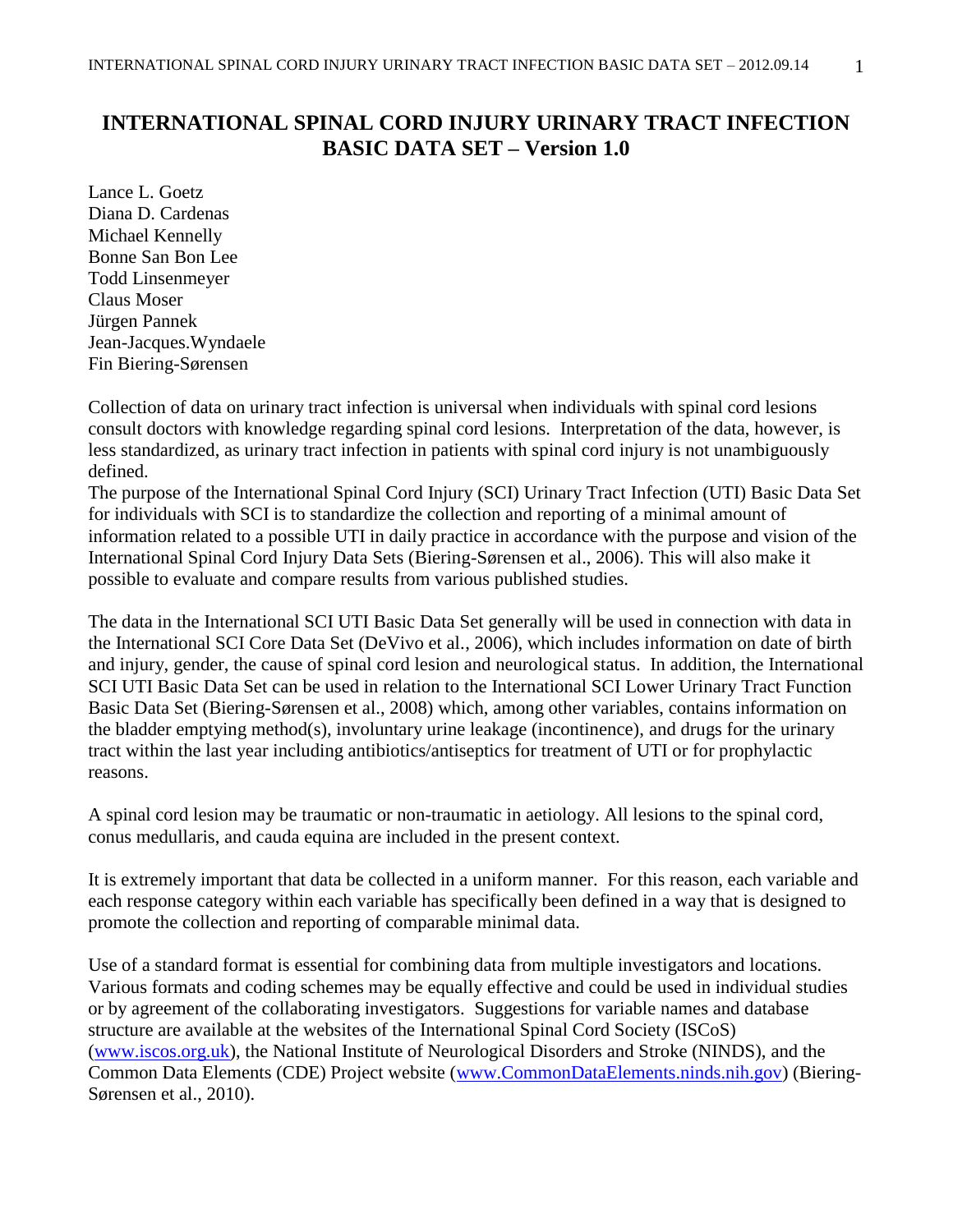# **Acknowledgements**

Coloplast A/S, Denmark has supported this study with this data set with an unconditional grant. We are thankful for comments and suggestions received from Susan Charlifue, Lawrence Vogel, Dan Lammertse, William Donovan, Inge Eriks Hoogland and Carly Rivers.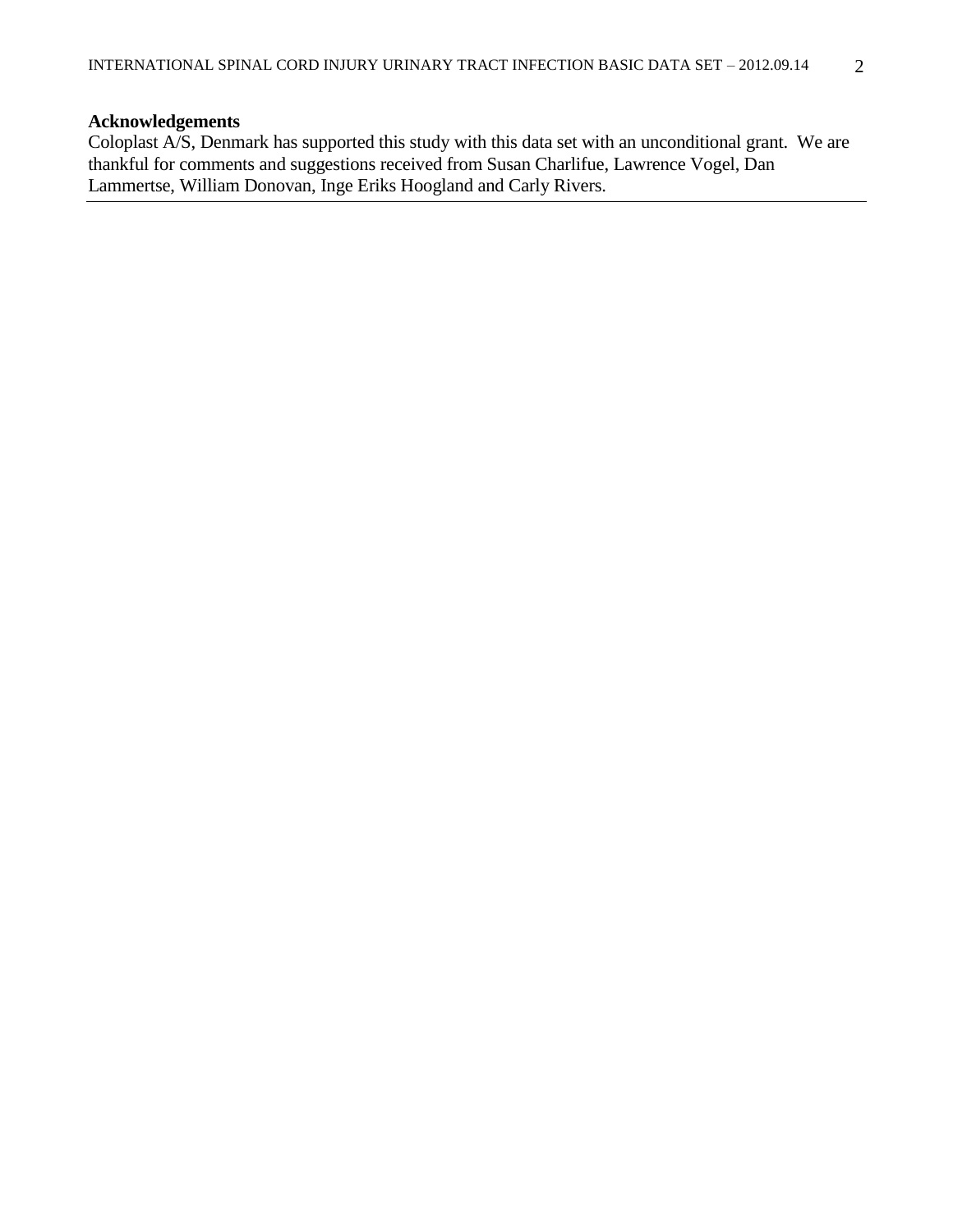## VARIABLE NAME: Date of data collection

DESCRIPTION: This variable documents the date of data collection

CODES: YYYYMMDD

COMMENTS: This collection of data on urinary tract infection may be carried out at any time after the spinal cord lesion. Therefore, the date of data collection is imperative to be able to identify the data collected in relation to other data collected on the same individual at various time points.

VARIABLE NAME: Length of time of onset of new symptom/symptoms

- DESCRIPTION: This variable documents the new onset or increase in subjective symptom(s) which may present in individuals with spinal cord lesions who have a urinary tract infection (UTI).
- CODES: less than 1 day

1 to 3 days

>3 days-1 week

>1 week-2 weeks

>2 weeks-1 month

>1 month-3 months

> 3 months

 COMMENTS: With respect to UTI, individuals with spinal cord lesions may have many signs and symptoms due to their spinal cord lesion or other problems. Therefore, it is important to determine that an individual's signs and symptoms are of a new onset or have increased and are not chronic in nature from a preexisting or intercurrent problem.

> A UTI is characterized by the new onset of sign(s)/symptom(s) (see below) accompanied by laboratory findings of a UTI, (bacteriuria, leukocyturia and positive urine culture) (National Institute on Disability and Rehabilitation Research (NIDDR) criteria for UTI, 1992). The individual would be expected to have an onset of symptoms within 2 weeks. However, it is possible that a person's UTI could develop into a chronic condition such as chronic testicular pain from epididymitis. It is important to note that individuals with a spinal cord lesion may have many other signs and symptoms (see below) in addition to traditional signs and symptoms of a UTI in able-bodied individuals. Because of alterations in sensation, some symptoms may be absent in individuals with spinal cord lesions. Other problems, such as autonomic dysreflexia, may develop or worsen due to a UTI.

VARIABLE NAME: Signs and Symptoms of urinary tract infection in individuals with spinal cord lesions.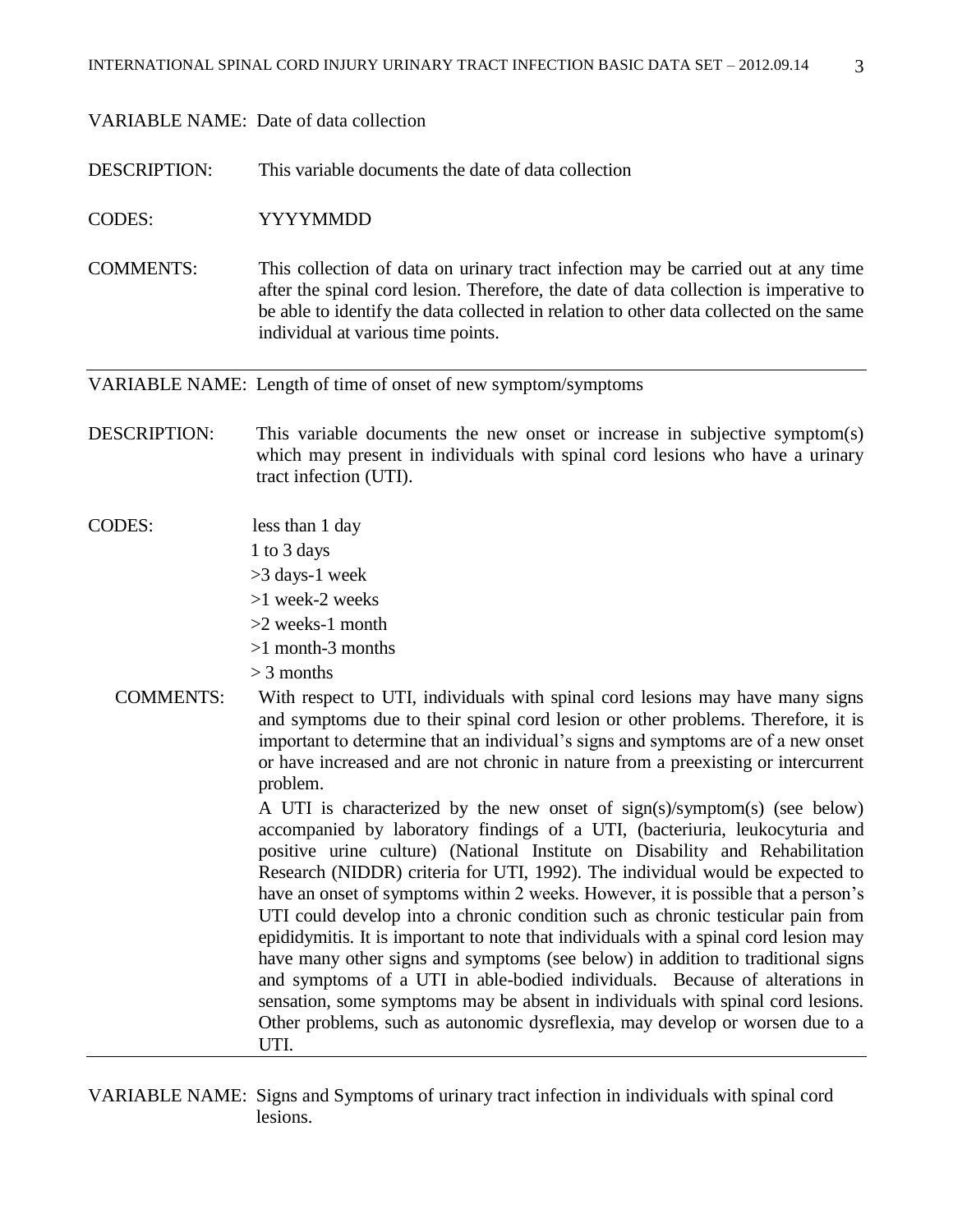DESCRIPTION: This variable documents the new onset or increase in signs and symptoms, which may be experienced by individuals with spinal cord injury who have a urinary tract infection.

# CODES: Fever New onset or increase in incontinence, including leaking around catheter Increased spasticity Malaise, lethargy or sense of unease Cloudy urine with increased urine odor Pyuria/Leukocyturia Discomfort or pain over the kidney (costovertebral angle) or bladder or during micturition (dysuria) Autonomic dysreflexia Other, specify

COMMENTS: Symptoms are subjective reports given to the examiner. Signs are objective physical findings of the examiner. Individuals with spinal cord lesions may have many of the above signs and symptoms due to their spinal cord lesion or other problems. Therefore, it is important to determine that an individual's symptoms are of a new onset or have increased and are not chronic in nature from a preexisting or intercurrent problem. Many signs and symptoms do not constitute justification for treatment. A UTI is characterized by the new onset of symptoms accompanied with laboratory findings (bacteriuria, leukocyturia and positive urine culture) of a UTI (National Institute on Disability and Rehabilitation Research criteria for UTI, 1992). For the purposes of the International SCI UTI Basic Data Set only the signs and symptoms indicated above were chosen. Massa and colleagues (2009) found that cloudy urine had the highest accuracy (83.1%), and leukocytes in the urine had the highest sensitivity (82.8%) for the presence of UTI. Fever had very high specificity (99%) but very low sensitivity (6.9%). Autonomic dysreflexia data had low numbers and should be interpreted with caution. Kidney/bladder discomfort, increased spasticity, feeling sick, sense of unease, increased need to perform catheterization, feeling tired, incontinence, and foul smelling urine all had high sensitivity (77-95%) but very low specificity (less than 50%).

> Fever: Elevated body temperature. In the presence of a fever one should check for signs of sepsis. Spinal cord injured people prone to poikilothermia (particularly Cervical and high-thoracic lesions) need ambient temperature levels to be taken into consideration when assessing fever (Guttmann, 1958). Additional research is necessary to better standardize temperature measurement and provide normative values for SCI.

> Table: Thresholds for Elevated body Temperature (Fever) and Normal ranges for temperature variation in Non-Spinal Cord Injured Adults. (Sund-Levander et al, 2002)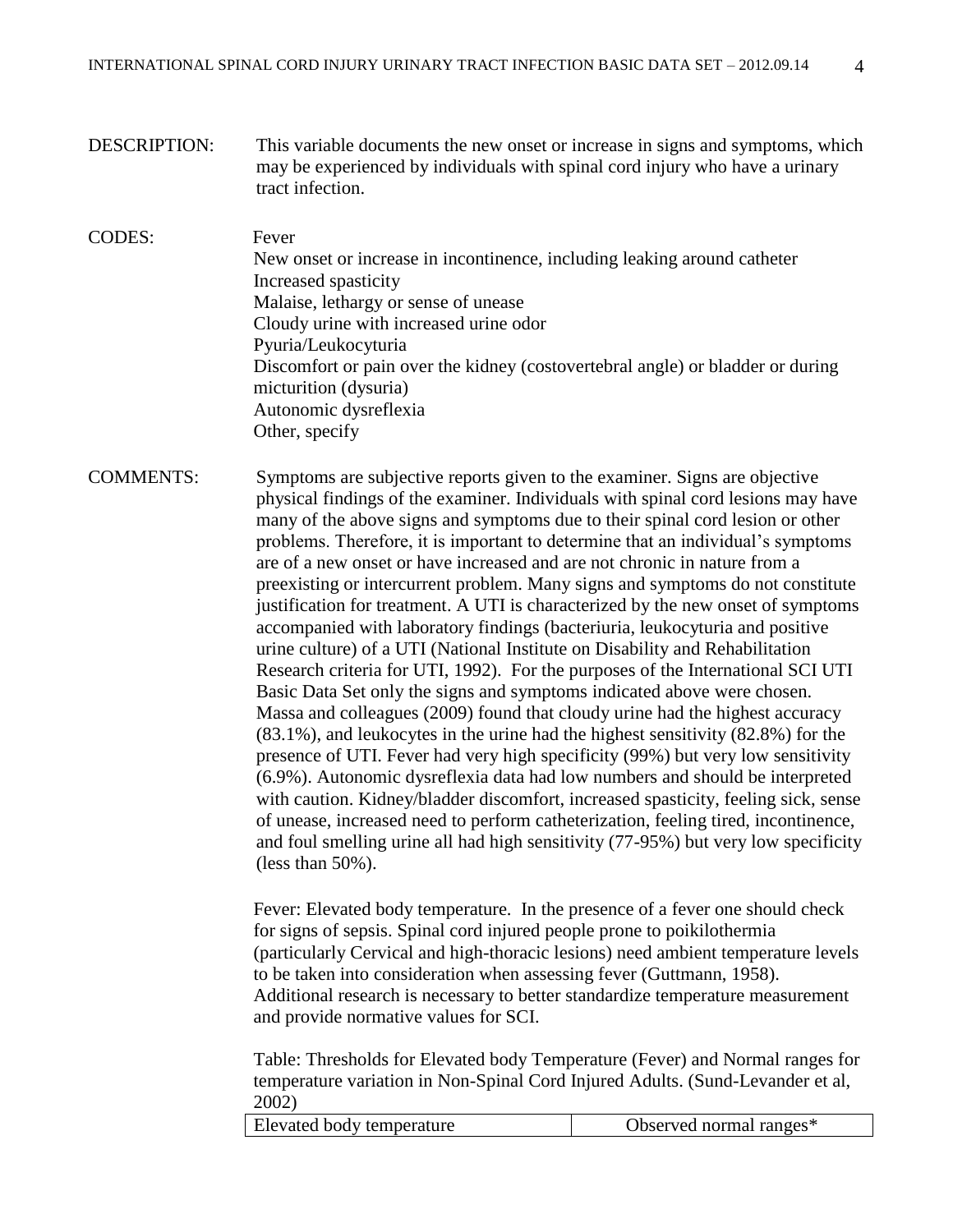| Oral at or above $38.2^{\circ}$ C (101° F)               | 33.2-38.2 °C (92-101 °F)                     |
|----------------------------------------------------------|----------------------------------------------|
| Axillary at or above $37^{\circ}$ C (99 $^{\circ}$ F)    | $35.5 - 37.0$ °C (96-99°F)                   |
| Rectal at or above $37.8^{\circ}$ C (100 $^{\circ}$ F)   | 34.4-37.8 °C (94-100 °F)                     |
| Tympanic at or above $37.8^{\circ}$ C (100 $^{\circ}$ F) | 35.4-37.8 $^{\circ}$ C (96-100 $^{\circ}$ F) |

Note: Individuals with SCI who are prone to poikilothermia may need the above normal ranges to be adjusted for their normal temperature range within a given environmental temperature. The above temperature ranges are for non-SCI adults. Sund-Levander etal (2002) also provide adult temperature values stratified by sex within their article. The significant temperature ranges in children and infants has been previously published by [El-Radhi](http://adc.bmj.com/search?author1=A+S+El-Radhi&sortspec=date&submit=Submit) (2006). The potential clinical significance of lower temperature thresholds (than those given above) in children should be recognised.

Urinary incontinence /failure of control or leaking around the catheter: The report of any involuntary leakage of urine. This may or may not be associated with urgency and need for increased catheterizations.

Spasticity: report of new or increased muscular hypertonicity compared to the patient's usual self assessed baseline, or on examination with increased resistance to stretch.

Malaise, lethargy or sense of unease: feeling tired or unwell, different from the person's usual state of health.

Cloudy urine: report that the urine is not clear. There may be report of mucus or sediment.

Malodorous urine: A distinct change in urine odor with a strong foul smell which persists on change of catheter equipment.

Pyuria/Leukocyturia: presence of white blood cells generated by the mucosal lining and seen on urinalysis.

Back pain: Pain in the lower back below the rib cage – complaints of pain located on one or other side of the back just below the ribs (costovertebral angle region corresponding to the location of the kidney). Pain is elicited by palpation or percussion of the space over the kidneys. The costovertebral angle is formed by the lateral and downward curve of the lowest rib and the vertical column of the spine. This pain is frequently observed due to inflammation of a kidney.

Bladder pain: report of pain felt in the suprapubic or retropubic region (midline lower abdomen above the pubic symphysis, or with palpation. Usually increases with bladder filling, and may persist after voiding.

Dysuria: pain and discomfort when voiding. Usually associated with localized inflammation but may be referred pain from the bladder, prostate or sphincter.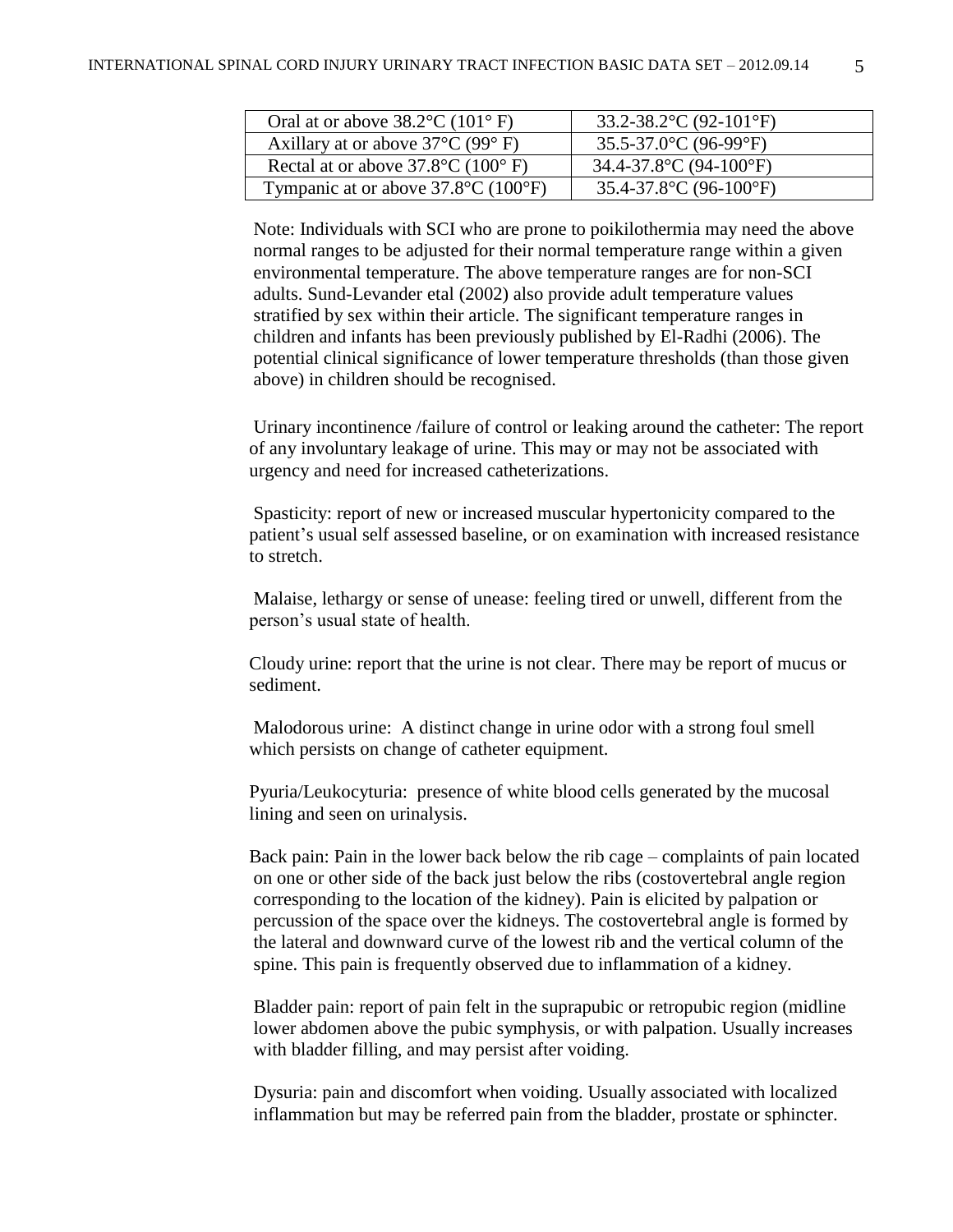Autonomic dysreflexia: In individuals with spinal cord lesions at T6 and above – patient complains of feelings related to a sudden onset of elevated blood pressure, and other symptoms such as headache, sweating, flushing brought on by a noxious stimuli such as bladder distention/ bladder infection) (PVA Clinical Practice Guideline).

VARIABLE NAME: Urine dipstick test for nitrite and leukocyte esterase

DESCRIPTION: This variable documents the result of a urine dipstick test for nitrite and leukocyte esterase.

CODES: Nitrite: Negative Positive Unknown Leukocyte esterase: Negative Positive Unknown

COMMENTS: The results can be recorded as negative, positive or unknown. An unknown result could occur from the test being unreadable, unusable, or not done.

> According to a meta-analysis of urine dipstick test accuracy, it was concluded that the dipstick test alone seems to be useful in all populations to *exclude* the presence of infection if the results of both nitrites and leukocyte esterase are negative. The usefulness of the dipstick test alone to *rule in* infection is uncertain (Devillé et al., 2004). The only study with SCI individuals included in this analysis showed sensitivity of 0.79, specificity of 0.99 and positive and negative predictive values of 0.96 and 0.95 when the combined nitrites and leukocyte esterase test was measured against culture (Tuel et al., 1990). In a later study in a SCI population there was found a positive predictive value at 1.00 to detect significant bacteriuria when both nitrites and leukocyte esterase were positive (Hoffman et al., 2004). When using the National Institute on Disability and Rehabilitation Research (NIDDR) criteria for UTI (1992) it was found that the reliance on dipstick testing could result in high rates of overtreatment and lower rates of undertreatment as compared to positive bacteriuria (Hoffman et al., 2004). It should also be considered that *Enterococcus* and some other bacteria are not able to reduce nitrates to nitrite and can thus not be found with the dipstick test. Therefore dipstick for nitrites and leukocyte esterase may be an initial indication, but should be followed by culture if there is an intention to treat an UTI in SCI individuals.

One study compared the urine dipstick test and urine microscopy examination in SCI individuals and found these equally valuable (Faarvang et al., 2000). Microscopic analysis of urine, or urinalysis, is not part of routine clinical practice in many settings throughout the world. However, for sites where this is utilized,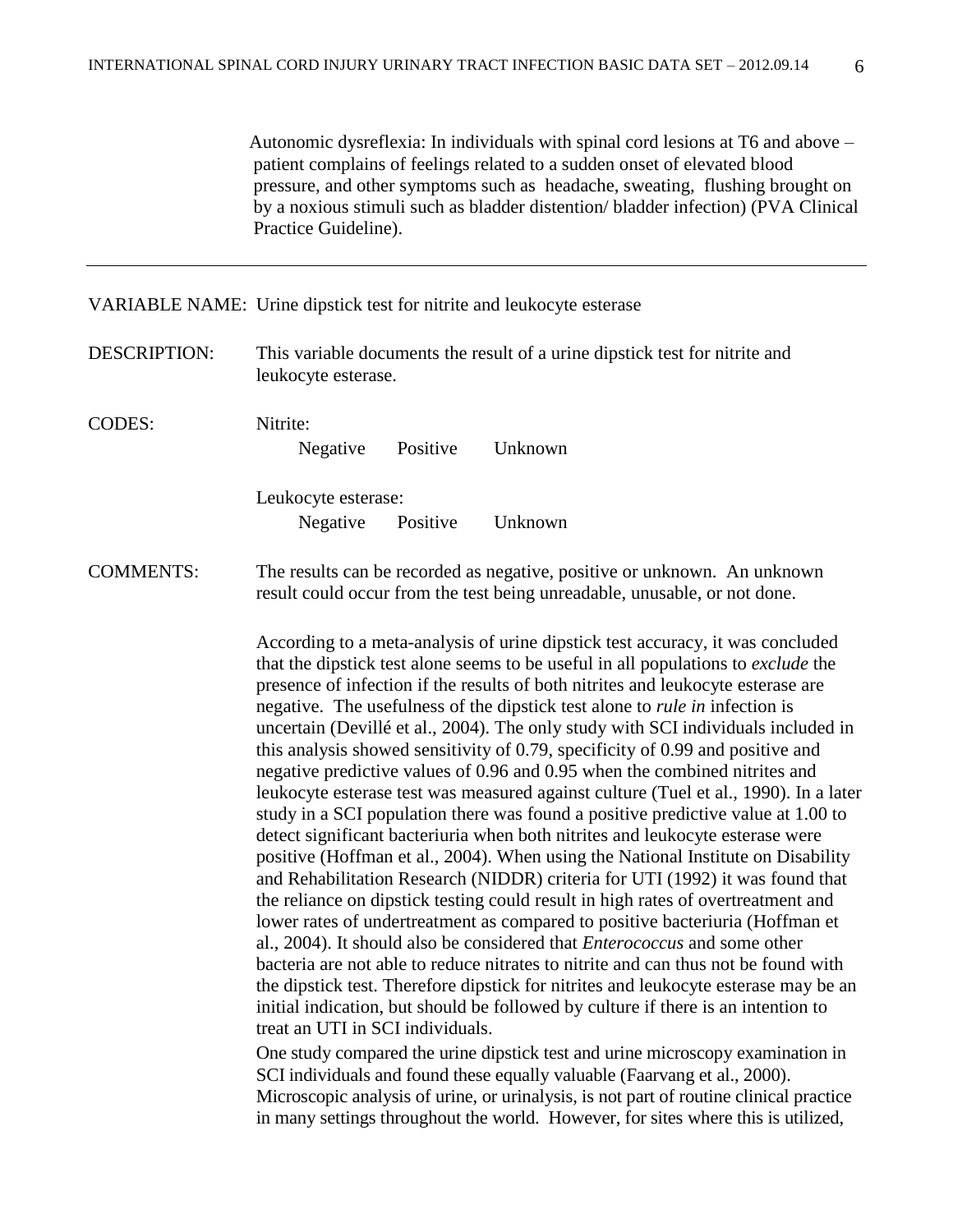the microscopic analysis, particularly the bacteria and white blood cells, is very helpful at evaluating the presence of bacteriuria and quantitatively evaluating the degree of pyuria.

#### VARIABLE NAME: Culture of urine and sensitivity

DESCRIPTION: This variable documents the result of culture of urine for bacteria and yeasts.

| <b>CODES:</b> | Culture: | Negative | Positive           | Unknown       |                |
|---------------|----------|----------|--------------------|---------------|----------------|
|               |          | species, | $CFU/cm3$ . Normal | <sub>or</sub> | Multiresistant |
|               |          | species, | $CFU/cm3$ . Normal | <b>or</b>     | Multiresistant |
|               | 3)       | species, | $CFU/cm3$ . Normal | <b>or</b>     | Multiresistant |
|               | 4)       | species, | $CFU/cm3$ . Normal | <b>or</b>     | Multiresistant |
|               |          | species, | $CFU/cm3$ . Normal | <b>or</b>     | Multiresistant |

# COMMENTS: The results can be recorded as negative, positive or unknown. An unknown result could occur from the test being unreadable, unusable, or not done.

Culture of urine is one of three major criteria in diagnosing UTIs, together with symptoms and immune response (Stamm, 1992; Massa et al., 2009). Urine for culture should be collected as a clean catch midstream technique, from an immediately installed urine catheter or as a suprapubic aspiration from an installed catheter (Stamm, 1992). It is not acceptable to collect a urine culture from a pre-existing catheter, from a collection bag, or from a container. It is preferred that the sample is sent to the Clinical Microbiological Laboratory (CML) in a cool container to prevent growth of microorganisms. Alternatively, the freshly voided urine can be transferred to a "dipslide" and then sent to the CML. UTIs in people with spinal cord lesions are per definition complicated UTIs (Cardenas et al., 1995). All cultured microorganisms should be identified to the species level and quantified as colony forming units per mL(CFU/mL) (Cardenas et al., 1995). Any positive culture should be reported. This also includes information as to whether or not more than one microorganism is present. Persons with SCI commonly have more than one organism present in their urine culture (Linsenmeyer (2003). A value as low as 10 CFU/mL can, in some cases, be regarded as a significant finding (Stamm, 1992; Warren et al., 1999). However, for the CML  $10<sup>3</sup>$  CFU/mL is a more reliable finding with standardized inoculation with 10 microL urine (Frimodt-Møller & Espersen 2000). A negative urine culture would indicate that there is no growth of any organism (bacteria or yeast.). A positive culture could mean that there is growth of bacterial species, yeast species, or both. Some CMLs may reject a specimen with more than 2 organisms as "contaminated". If there is certainty that the specimen has been collected correctly, it may be necessarily to advocate with the CML for culture and speciation of all organisms.

In addition, an antibiogram providing a sensitivity pattern of relevant antimicrobials is mandatory. If the microorganism(s) cultured is/are resistant to three or more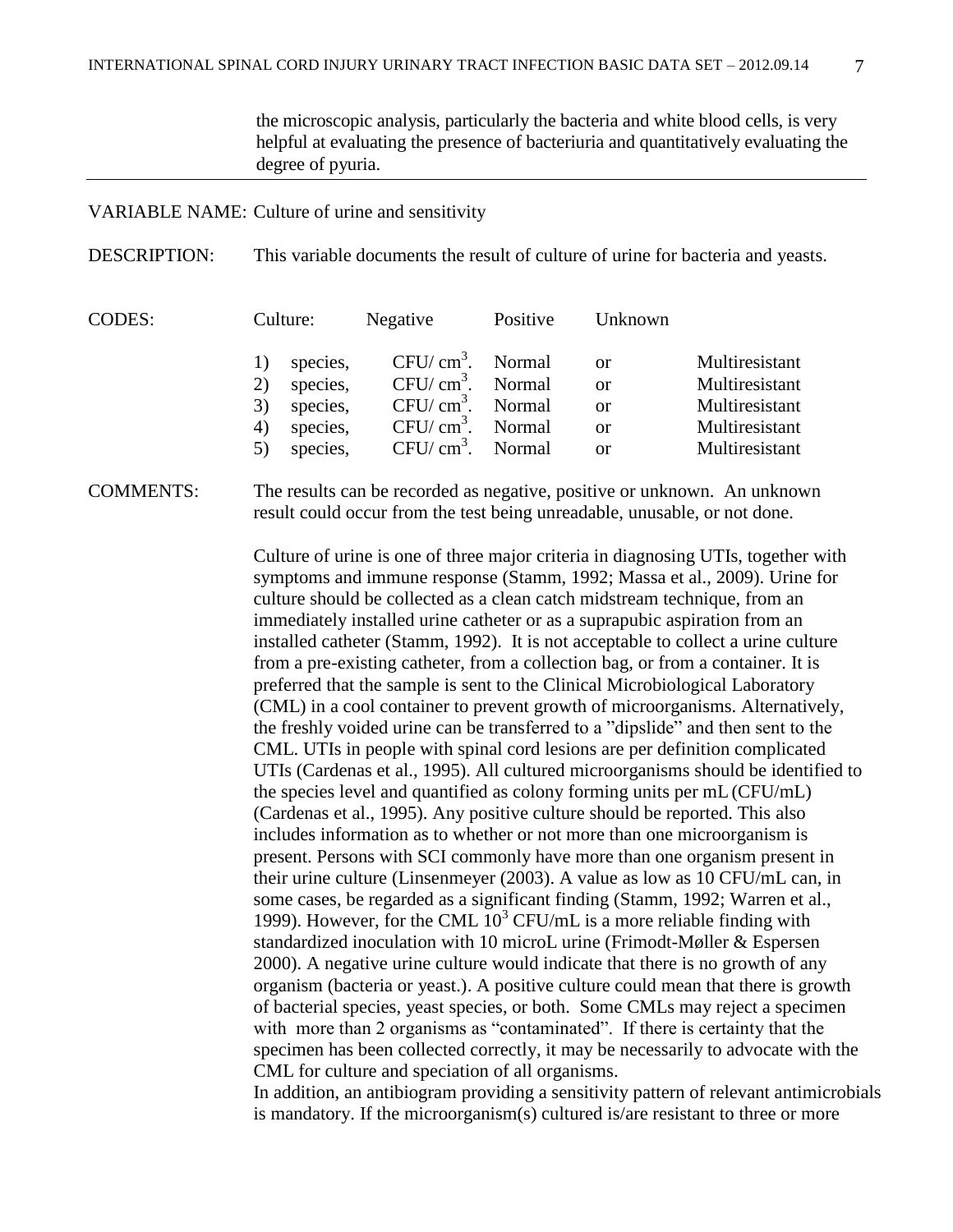different antimicrobial agents to which the microorganism would normally be susceptible, it is defined as being multiresistant (Jung et al., 2010; [Moyo et al.,](http://www.ncbi.nlm.nih.gov/pubmed?term=%22Moyo%20SJ%22%5BAuthor%5D) 2010). A multiresistant microorganism, therefore, is not susceptible to more than three of the following eight antimicrobial agents: ampicillin/sulbactam, aztreonam, ceftazidime, ciprofloxacin, gentamicin, imipenem, piperacillin, and trimethoprim/sulfamethoxazole. Multiresistant organism colonization in individuals with spinal cord lesions has been associated with neuropathic bladder, bladder management method (particularly indwelling catheterization), high rates of antibiotic use, mechanical ventilation and pressure ulcers (Girard et al., 2006; Jung et al., 2010; Mylotte et al., 2006; Thom et al., 1999; Waites et al., 2000). Precise identification is important to interpret the significance of the culture result, but also for interpretation of relapse or chronic /biofilm infection (Stamm, 1992, Rosen et al., 2007). The antibiogram can also be used in revealing reinfection, relapse or chronic/biofilm infection (Stamm, 1992). The latter can be supplemented with a measurement of specific antibody response to the pathogen (Moser, 1998). Finding of a chronic/biofilm infection can justify prolonged antibiotic treatment, but may also initiate examinations for urolithiasis, and focus on bladder emptying techniques (Cardenas et al., 1995).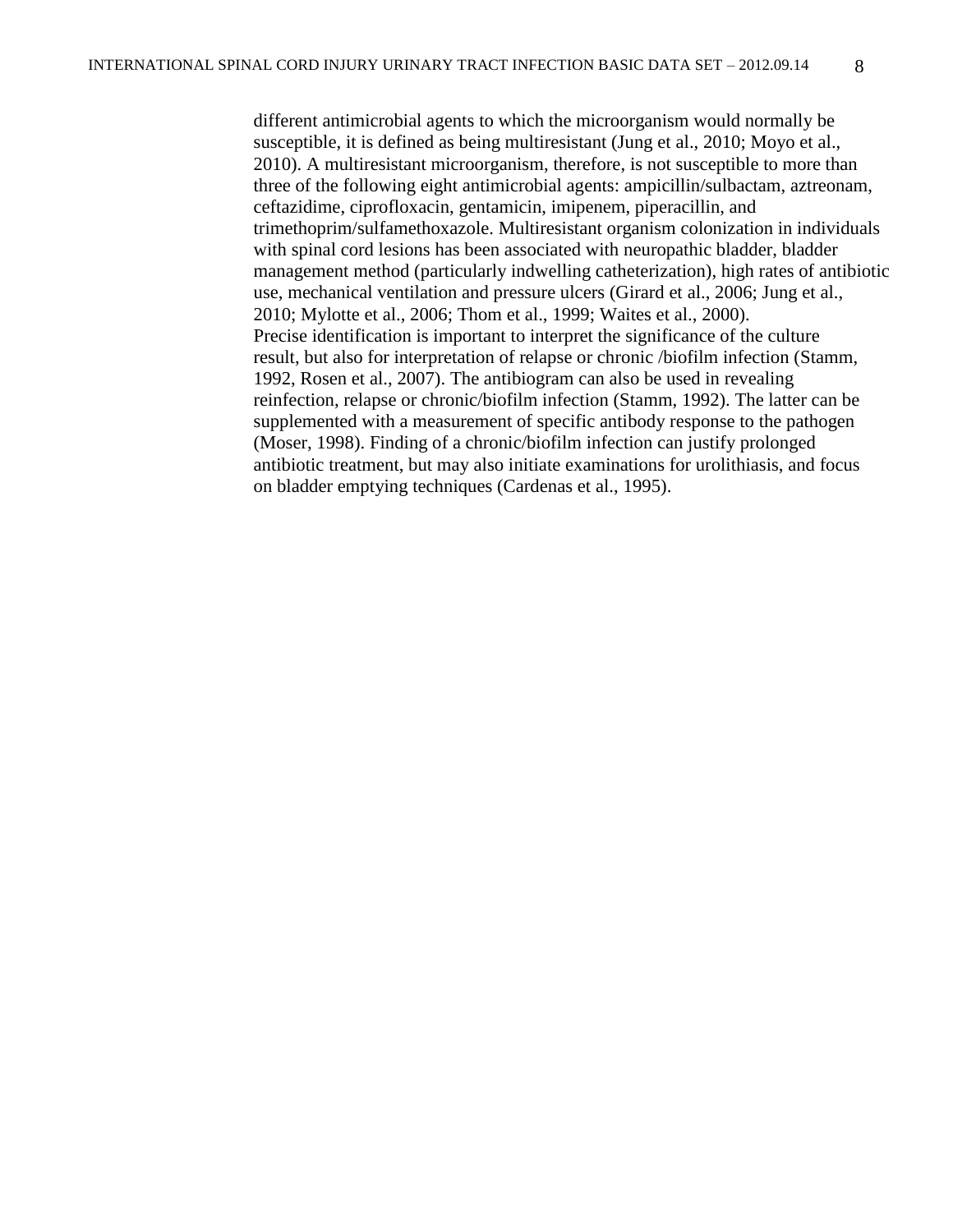## **References:**

Abrams P, Cardozo L, Fall M, Griffiths D, Rosier P, Ulmsten, van Kerrebroeck P, Victor A, Wein A. The standardization of terminology of lower urinary tract function: Report from the standardisation sub-committee of the International Continence society. Neurourology [and Urodynamics](http://onlinelibrary.wiley.com/journal/10.1002/%28ISSN%291520-6777) 2002. 21:167- 178.

Baerheim A, Albrektsen G, Eriksen AG, Laerum E, Sandberg S. Quantification of pyuria by two methods: correlation and interobserver agreement. Scand J Prim Health Care. 1989; 7: 83-6.

Biering-Sørensen F, Charlifue S, DeVivo M, Noonan V, Post M, Stripling T, Wing P. International spinal cord injury data sets. Spinal Cord 2006; 44:530-4.

Biering-Sørensen F, Craggs M, Kennelly M, Schick E, Wyndaele JJ. [International lower urinary tract](file:///C:/Dokumente%20und%20Einstellungen/pannek_j/Lokale%20Einstellungen/pubmed/18040278%3fitool=EntrezSystem2.PEntrez.Pubmed.Pubmed_ResultsPanel.Pubmed_RVDocSum&ordinalpos=27)  [function basic spinal cord injury data set.](file:///C:/Dokumente%20und%20Einstellungen/pannek_j/Lokale%20Einstellungen/pubmed/18040278%3fitool=EntrezSystem2.PEntrez.Pubmed.Pubmed_ResultsPanel.Pubmed_RVDocSum&ordinalpos=27) Spinal Cord 2008; 46:325-30.

Biering-Sørensen F, Charlifue S, Devivo MJ, Grinnon ST, Kleitman N, Lu Y, Odenkirchen J. [Incorporation of the International Spinal Cord Injury Data Set elements into the National Institute of](http://www.ncbi.nlm.nih.gov.ep.fjernadgang.kb.dk/pubmed/20733589)  [Neurological Disorders and Stroke Common Data Elements.](http://www.ncbi.nlm.nih.gov.ep.fjernadgang.kb.dk/pubmed/20733589) Spinal Cord; 2010; 49: 60-4.

[Cardenas DD,](http://www.ncbi.nlm.nih.gov.ep.fjernadgang.kb.dk/pubmed?term=%22Cardenas%20DD%22%5BAuthor%5D) [Hooton TM.](http://www.ncbi.nlm.nih.gov.ep.fjernadgang.kb.dk/pubmed?term=%22Hooton%20TM%22%5BAuthor%5D) Urinary tract infection in persons with spinal cord injury. Arch Phys Med Rehabil 1995 Mar; 76(3):272-80.

Consortium for Spinal Cord Medicine. Bladder management for adults with spinal cord injury: a clinical practice guideline for health care providers. J Spinal Cord Med. 2006; 29(5): 537-73.

Devillé WL, Yzermans JC, van Duijn NP, Bezemer PD, van der Windt DA, Bouter LM. [The urine](file:///C:/Dokumente%20und%20Einstellungen/pannek_j/Lokale%20Einstellungen/pubmed/15175113%3fitool=EntrezSystem2.PEntrez.Pubmed.Pubmed_ResultsPanel.Pubmed_RVDocSum&ordinalpos=22)  [dipstick test useful to rule out infections. A meta-analysis of the accuracy.](file:///C:/Dokumente%20und%20Einstellungen/pannek_j/Lokale%20Einstellungen/pubmed/15175113%3fitool=EntrezSystem2.PEntrez.Pubmed.Pubmed_ResultsPanel.Pubmed_RVDocSum&ordinalpos=22) BMC Urol. 2004 Jun 2; 4:4. Review.

DeVivo M, Biering-Sørensen F, Charlifue S, Noonan V, Post M, Stripling T, Wing P. International Spinal Cord Injury Core Data Set. Spinal Cord 2006; 44:535-40.

El-Radhi AS, Barry W. Thermometry in paediatric practice Arch Dis Child 2006*;*91:351-356.

Faarvang KL, Müller P, Lomberg B, Biering-Sørensen F. [Screening for bacteriuria in patients with](file:///C:/Dokumente%20und%20Einstellungen/pannek_j/Lokale%20Einstellungen/pubmed/10762184%3fitool=EntrezSystem2.PEntrez.Pubmed.Pubmed_ResultsPanel.Pubmed_RVDocSum&ordinalpos=7)  [spinal cord lesion: dipstick test, microscopic examination and urine culture.](file:///C:/Dokumente%20und%20Einstellungen/pannek_j/Lokale%20Einstellungen/pubmed/10762184%3fitool=EntrezSystem2.PEntrez.Pubmed.Pubmed_ResultsPanel.Pubmed_RVDocSum&ordinalpos=7) Spinal Cord. 2000 Feb; 38(2):106-8.

[Frimodt-Møller N,](http://www.ncbi.nlm.nih.gov.ep.fjernadgang.kb.dk/pubmed?term=%22Frimodt-M%C3%B8ller%20N%22%5BAuthor%5D) [Espersen F.](http://www.ncbi.nlm.nih.gov.ep.fjernadgang.kb.dk/pubmed?term=%22Espersen%20F%22%5BAuthor%5D) Evaluation of calibrated 1 and 10 microl loops and dipslide as compared to pipettes for detection of low count bacteriuria in vitro. [APMIS.](http://www.ncbi.nlm.nih.gov.ep.fjernadgang.kb.dk/pubmed?term=Frimodt-M%C3%B8ller%20N%2C%20Espersen%2C%20F.%20APMIS.%202000%3B%20108%3A525-30.) 2000 Jul-Aug; 108(7- 8):525-30.

Girard R, Mazoyer MA, Plauchu MM, Rode G. High prevalence of nosocomial infections in rehabilitation units accounted for by urinary tract infections in patients with spinal cord injury. Journal of Hospital Infection 2006; 62(4):473-9.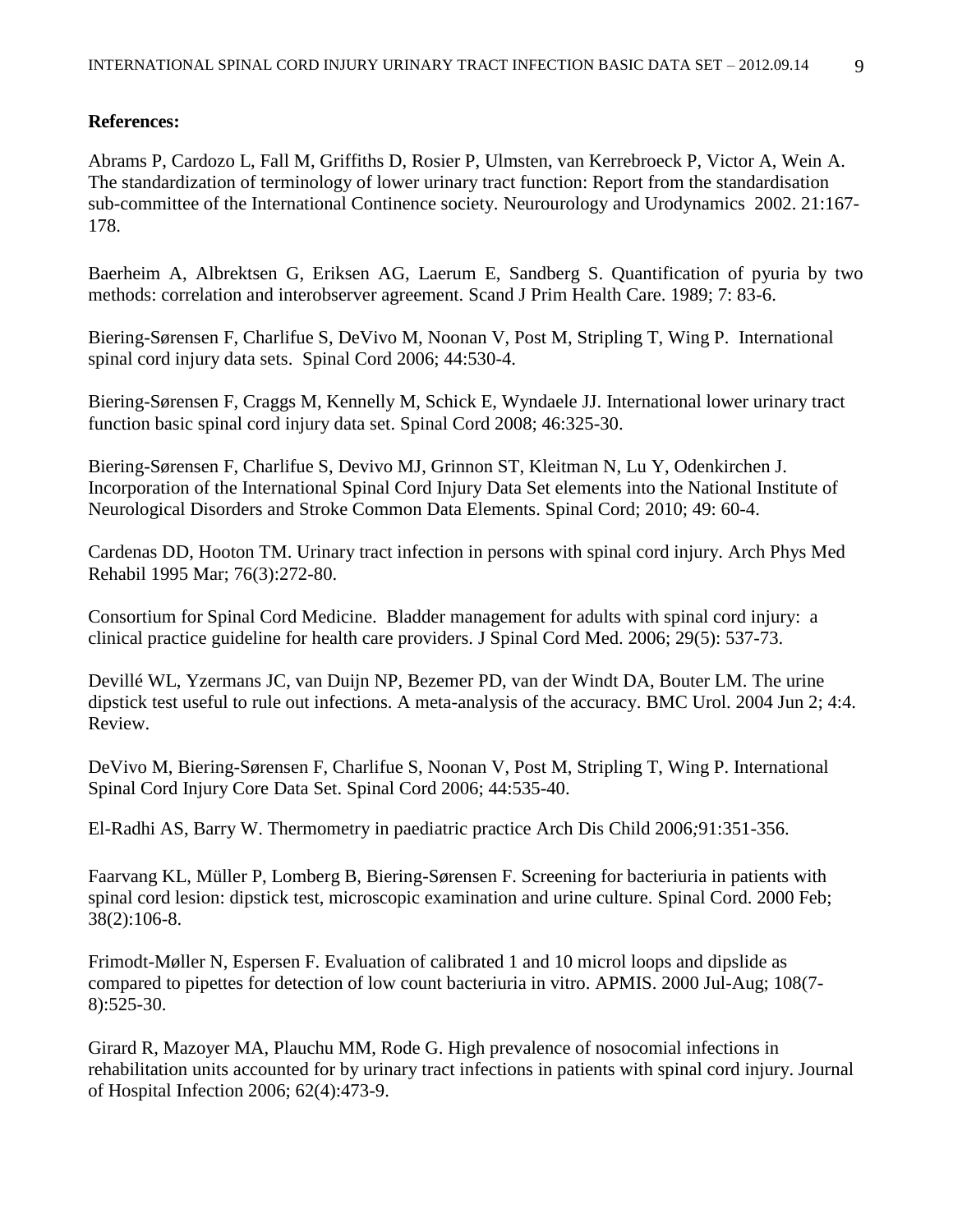Guttmann L, Silver J, Wyndham CH J. Physiol. (1958) 142, 406-419.

Hoffman JM, Wadhwani R, Kelly E, Dixit B, Cardenas DD. [Nitrite and leukocyte dipstick testing for](file:///C:/Dokumente%20und%20Einstellungen/pannek_j/Lokale%20Einstellungen/pubmed/15162883%3fitool=EntrezSystem2.PEntrez.Pubmed.Pubmed_ResultsPanel.Pubmed_RVDocSum&ordinalpos=15)  [urinary tract infection in individuals with spinal cord injury.](file:///C:/Dokumente%20und%20Einstellungen/pannek_j/Lokale%20Einstellungen/pubmed/15162883%3fitool=EntrezSystem2.PEntrez.Pubmed.Pubmed_ResultsPanel.Pubmed_RVDocSum&ordinalpos=15) J Spinal Cord Med. 2004; 27(2):128-32.

Jou WW, Powers RD. Utility of dipstick urinalysis as a guide to management of adults with suspected infection or hematuria. South Med J. 1998; 91:266-9.

[Jung JY,](http://www.ncbi.nlm.nih.gov.ep.fjernadgang.kb.dk/pubmed?term=%22Jung%20JY%22%5BAuthor%5D) [Park MS,](http://www.ncbi.nlm.nih.gov.ep.fjernadgang.kb.dk/pubmed?term=%22Park%20MS%22%5BAuthor%5D) [Kim SE,](http://www.ncbi.nlm.nih.gov.ep.fjernadgang.kb.dk/pubmed?term=%22Kim%20SE%22%5BAuthor%5D) [Park BH,](http://www.ncbi.nlm.nih.gov.ep.fjernadgang.kb.dk/pubmed?term=%22Park%20BH%22%5BAuthor%5D) [Son JY,](http://www.ncbi.nlm.nih.gov.ep.fjernadgang.kb.dk/pubmed?term=%22Son%20JY%22%5BAuthor%5D) [Kim EY,](http://www.ncbi.nlm.nih.gov.ep.fjernadgang.kb.dk/pubmed?term=%22Kim%20EY%22%5BAuthor%5D) [Lim JE,](http://www.ncbi.nlm.nih.gov.ep.fjernadgang.kb.dk/pubmed?term=%22Lim%20JE%22%5BAuthor%5D) [Lee SK,](http://www.ncbi.nlm.nih.gov.ep.fjernadgang.kb.dk/pubmed?term=%22Lee%20SK%22%5BAuthor%5D) [Lee SH,](http://www.ncbi.nlm.nih.gov.ep.fjernadgang.kb.dk/pubmed?term=%22Lee%20SH%22%5BAuthor%5D) [Lee KJ,](http://www.ncbi.nlm.nih.gov.ep.fjernadgang.kb.dk/pubmed?term=%22Lee%20KJ%22%5BAuthor%5D) [Kang YA,](http://www.ncbi.nlm.nih.gov.ep.fjernadgang.kb.dk/pubmed?term=%22Kang%20YA%22%5BAuthor%5D) [Kim SK,](http://www.ncbi.nlm.nih.gov.ep.fjernadgang.kb.dk/pubmed?term=%22Kim%20SK%22%5BAuthor%5D) [Chang J,](http://www.ncbi.nlm.nih.gov.ep.fjernadgang.kb.dk/pubmed?term=%22Chang%20J%22%5BAuthor%5D) [Kim YS.](http://www.ncbi.nlm.nih.gov.ep.fjernadgang.kb.dk/pubmed?term=%22Kim%20YS%22%5BAuthor%5D) Risk factors for multi-drug resistant Acinetobacter baumannii bacteremia in patients with colonization in the intensive care unit. [BMC Infect Dis.](http://www.ncbi.nlm.nih.gov.ep.fjernadgang.kb.dk/pubmed?term=bmc%20infect%20dis.%202010%20Jul%2030%3B10%3A228) 2010 Jul 30;10:228.

Lee BB, Haran MJ, Hunt LM, Simpson JM, Marial O, Rutkowski SB, Middleton JW, Kotsiou G, Tudehope M, Cameron ID. Spinal-injured neuropathic bladder antisepsis (SINBA) trial. Spinal Cord (2007) 45, 542–550.

Linsenmeyer TA, Oakley A. [Accuracy of individuals with spinal cord injury at predicting urinary tract](http://www.ncbi.nlm.nih.gov/pubmed/14992336)  [infections based on their symptoms.](http://www.ncbi.nlm.nih.gov/pubmed/14992336) J Spinal Cord Med. 2003 Winter; 26(4):352-7.

[Massa LM,](http://www.ncbi.nlm.nih.gov/pubmed?term=%22Massa%20LM%22%5BAuthor%5D) [Hoffman JM,](http://www.ncbi.nlm.nih.gov/pubmed?term=%22Hoffman%20JM%22%5BAuthor%5D) [Cardenas DD.](http://www.ncbi.nlm.nih.gov/pubmed?term=%22Cardenas%20DD%22%5BAuthor%5D) Validity, accuracy, and predictive value of urinary tract infection signs and symptoms in individuals with spinal cord injury on intermittent catheterization. [J](javascript:AL_get(this,%20)  [Spinal Cord Med.](javascript:AL_get(this,%20) 2009; 32(5):568-73.

Merriam-Webster Medical Dictionary (online) [http://www2.merriam-webster.com/cgi](http://www2.merriam-webster.com/cgi-bin/mwmedsamp)[bin/mwmedsamp](http://www2.merriam-webster.com/cgi-bin/mwmedsamp)

Morrison MC, Lum G. Dipstick testing of urine--can it replace urine microscopy? Am J Clin Pathol. 1986; 85: 590-4.

[Moser](http://www.ncbi.nlm.nih.gov/pubmed?term=%22Moser%20C%22%5BAuthor%5D) C, [Kriegbaum NJ,](http://www.ncbi.nlm.nih.gov/pubmed?term=%22Kriegbaum%20NJ%22%5BAuthor%5D) [Larsen SO,](http://www.ncbi.nlm.nih.gov/pubmed?term=%22Larsen%20SO%22%5BAuthor%5D) [Høiby N,](http://www.ncbi.nlm.nih.gov/pubmed?term=%22H%C3%B8iby%20N%22%5BAuthor%5D) [Biering-Sørensen F](http://www.ncbi.nlm.nih.gov/pubmed?term=%22Biering-S%C3%B8rensen%20F%22%5BAuthor%5D)**.** Antibodies to urinary tract pathogens in patients with spinal cord lesions. [Spinal Cord.](http://www.ncbi.nlm.nih.gov/pubmed/9773444) 1998 Sep;36(9):613-6.

Moyo SJ, Aboud S, Kasubi M, Lyamuya EF, Maselle SY. [Antimicrobial resistance among producers](http://www.ncbi.nlm.nih.gov.ep.fjernadgang.kb.dk/pubmed/21184671)  [and non-producers of extended spectrum beta-lactamases in urinary isolates at a tertiary Hospital in](http://www.ncbi.nlm.nih.gov.ep.fjernadgang.kb.dk/pubmed/21184671)  [Tanzania.](http://www.ncbi.nlm.nih.gov.ep.fjernadgang.kb.dk/pubmed/21184671) BMC Res Notes. 2010 Dec 24; 3:348.

Mylotte JM, Kahler L, Graham R, Young L, Goodnough S. Prospective surveillance for antibiotic-resistant organisms in patients with spinal cord injury admitted to an acute rehabilitation unit. American Journal of Infection Control 2000; 28(4):291-7.

National Institute on Disability and Rehabilitation Research Statement. The prevention and management of urinary tract infections amongst people with spinal cord injuries. J Am Paraplegia Soc 1992; 15:194–204.

Rehmani R. Accuracy of urine dipstick to predict urinary tract infections in an emergency department. J Ayub Med Coll Abbottabad. 2004; 16: 4-7.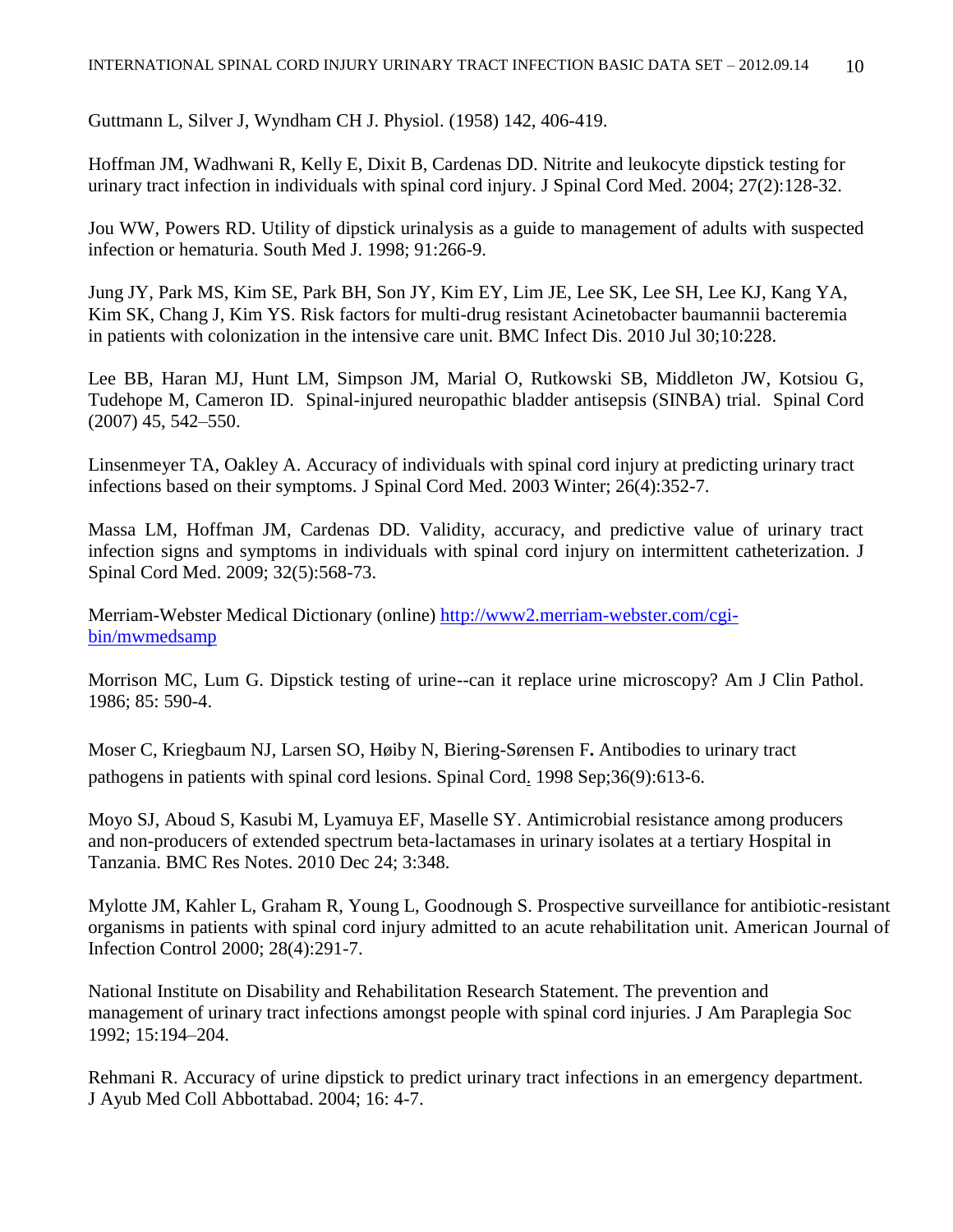Rosen DA, Hooton TM, Stamm WE, Humphrey PA, Hultgren SJ. [Detection of intracellular bacterial](http://www.ncbi.nlm.nih.gov.ep.fjernadgang.kb.dk/pubmed/18092884)  [communities in human urinary tract infection.](http://www.ncbi.nlm.nih.gov.ep.fjernadgang.kb.dk/pubmed/18092884) PLoS Med. 2007 Dec;4(12):e329.

Stamm WE. Criteria for the diagnosis of urinary tract infection and for the assessment of therapeutic effectiveness. Infection 1992. 20 Suppl 3:S151-4.

Sund-Levander M, Forsberg C, Wahren LK. Normal oral, rectal, tympanic and axillary body temperature in adult men and women: a systematic literature review. *Scand J Caring Sci* 2002 Jun; 16 (2): 122–8.

[Thom JD,](http://www.ncbi.nlm.nih.gov.ep.fjernadgang.kb.dk/pubmed?term=%22Thom%20JD%22%5BAuthor%5D) [Wolfe V,](http://www.ncbi.nlm.nih.gov.ep.fjernadgang.kb.dk/pubmed?term=%22Wolfe%20V%22%5BAuthor%5D) [Perkash I,](http://www.ncbi.nlm.nih.gov.ep.fjernadgang.kb.dk/pubmed?term=%22Perkash%20I%22%5BAuthor%5D) [Lin VW.](http://www.ncbi.nlm.nih.gov.ep.fjernadgang.kb.dk/pubmed?term=%22Lin%20VW%22%5BAuthor%5D) Methicillin-resistant Staphylococcus aureus in patients with spinal cord injury. [J Spinal Cord Med.](http://www.ncbi.nlm.nih.gov.ep.fjernadgang.kb.dk/pubmed?term=Journal%20of%20Spinal%20Cord%20Medicine%201999%3B%2022(2)%3A125-31) 1999 Summer; 22(2):125-31.

Tuel SM, Meythaler JM, Cross LL, McLaughlin S. [Cost-effective screening by nursing staff for urinary](file:///C:/Dokumente%20und%20Einstellungen/pannek_j/Lokale%20Einstellungen/pubmed/2363902%3fitool=EntrezSystem2.PEntrez.Pubmed.Pubmed_ResultsPanel.Pubmed_RVDocSum&ordinalpos=23)  [tract infection in the spinal cord injured patient.](file:///C:/Dokumente%20und%20Einstellungen/pannek_j/Lokale%20Einstellungen/pubmed/2363902%3fitool=EntrezSystem2.PEntrez.Pubmed.Pubmed_ResultsPanel.Pubmed_RVDocSum&ordinalpos=23) Am J Phys Med Rehabil. 1990 Jun; 69(3):128-31.

Waites KB, Chen Y, DeVivo MJ, Canupp KC, Moser SA. Antimicrobial resistance in gram-negative bacteria isolated from the urinary tract in community-residing persons with spinal cord injury. Archives of Physical Medicine & Rehabilitation 2000; 81(6):764-9.

[Warren JW,](http://www.ncbi.nlm.nih.gov.ep.fjernadgang.kb.dk/pubmed?term=%22Warren%20JW%22%5BAuthor%5D) [Abrutyn E,](http://www.ncbi.nlm.nih.gov.ep.fjernadgang.kb.dk/pubmed?term=%22Abrutyn%20E%22%5BAuthor%5D) [Hebel JR,](http://www.ncbi.nlm.nih.gov.ep.fjernadgang.kb.dk/pubmed?term=%22Hebel%20JR%22%5BAuthor%5D) [Johnson JR,](http://www.ncbi.nlm.nih.gov.ep.fjernadgang.kb.dk/pubmed?term=%22Johnson%20JR%22%5BAuthor%5D) [Schaeffer AJ,](http://www.ncbi.nlm.nih.gov.ep.fjernadgang.kb.dk/pubmed?term=%22Schaeffer%20AJ%22%5BAuthor%5D) [Stamm WE.](http://www.ncbi.nlm.nih.gov.ep.fjernadgang.kb.dk/pubmed?term=%22Stamm%20WE%22%5BAuthor%5D) Guidelines for antimicrobial treatment of uncomplicated acute bacterial cystitis and acute pyelonephritis in women. Infectious Diseases Society of America (IDSA). [Clin Infect Dis.](http://www.ncbi.nlm.nih.gov.ep.fjernadgang.kb.dk/pubmed?term=Warren%20JW%20CID.%201999%3B%2029%3A745-58.) 1999 Oct; 29(4):745-58.